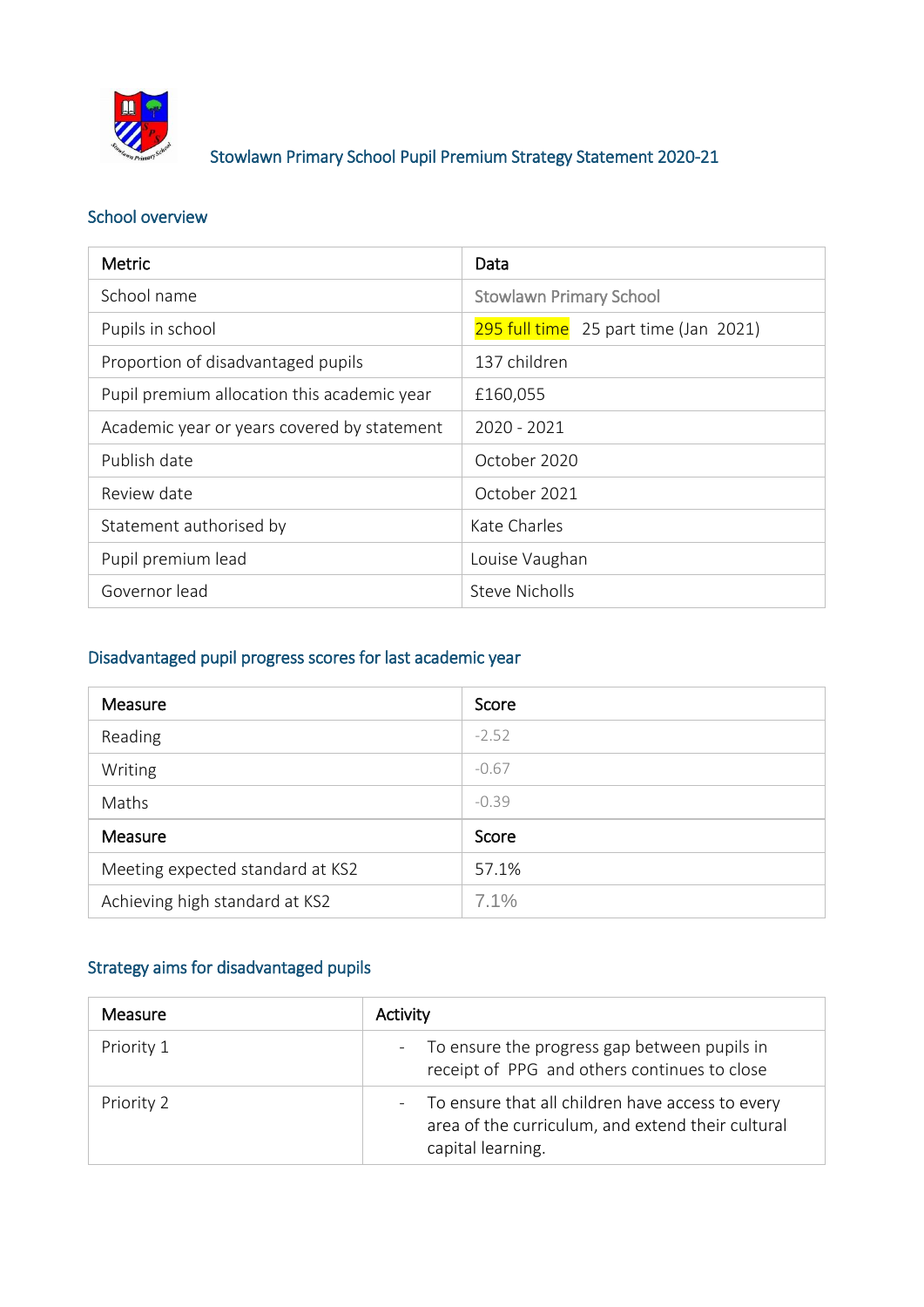## Teaching priorities for current academic year

| Aim                     | Target                                                                                                                                                   | Target date      |
|-------------------------|----------------------------------------------------------------------------------------------------------------------------------------------------------|------------------|
| Progress in Reading     | Narrow the gap between boys and girls in<br>reading at KS1 and KS2                                                                                       | <b>July 2021</b> |
|                         | Narrow the gap between school and national<br>in reading at KS2                                                                                          |                  |
|                         | Develop vocabulary in EYFS, KS1 and KS2                                                                                                                  |                  |
|                         | To motivate children to develop a love of<br>reading                                                                                                     |                  |
| Progress in Writing     | Develop vocabulary in EYFS, KS1 and KS2                                                                                                                  | <b>July 2021</b> |
|                         | Narrow the gap between boys and girls in<br>writing in KS1 and KS2                                                                                       |                  |
| Progress in Mathematics | Narrow the gap between children who reach<br>an expected level of development at the end<br>of EYFS but are not on track in their current<br>year group. | <b>July 2021</b> |
|                         | Improve times table knowledge across KS2<br>and KS1.                                                                                                     |                  |
|                         | Improve overall attainment in EYFS.                                                                                                                      |                  |
|                         | Increase attainment of high achievers and<br>ensure current high achievers are still<br>making the expected progress                                     |                  |
| Phonics                 | The pass rate for phonics at the end of year<br>1 is in line with, or exceeds National<br>expectations.                                                  | <b>July 2021</b> |
|                         | The pass rate for phonics at the end of year<br>2 is in line with, or exceeds National<br>expectations.                                                  |                  |

# Targeted academic support for current academic year

| <b>Measure</b>                                                   | Activity                                                                               |
|------------------------------------------------------------------|----------------------------------------------------------------------------------------|
| All children in receipt of Pupil<br>Premium will pass the end of | End of year assessment and tracking data informs<br>attainment.                        |
| Year 1 phonic check                                              | Children at risk of not achieving ARE receive a programme<br>of targeted intervention. |
|                                                                  | Impact measured.                                                                       |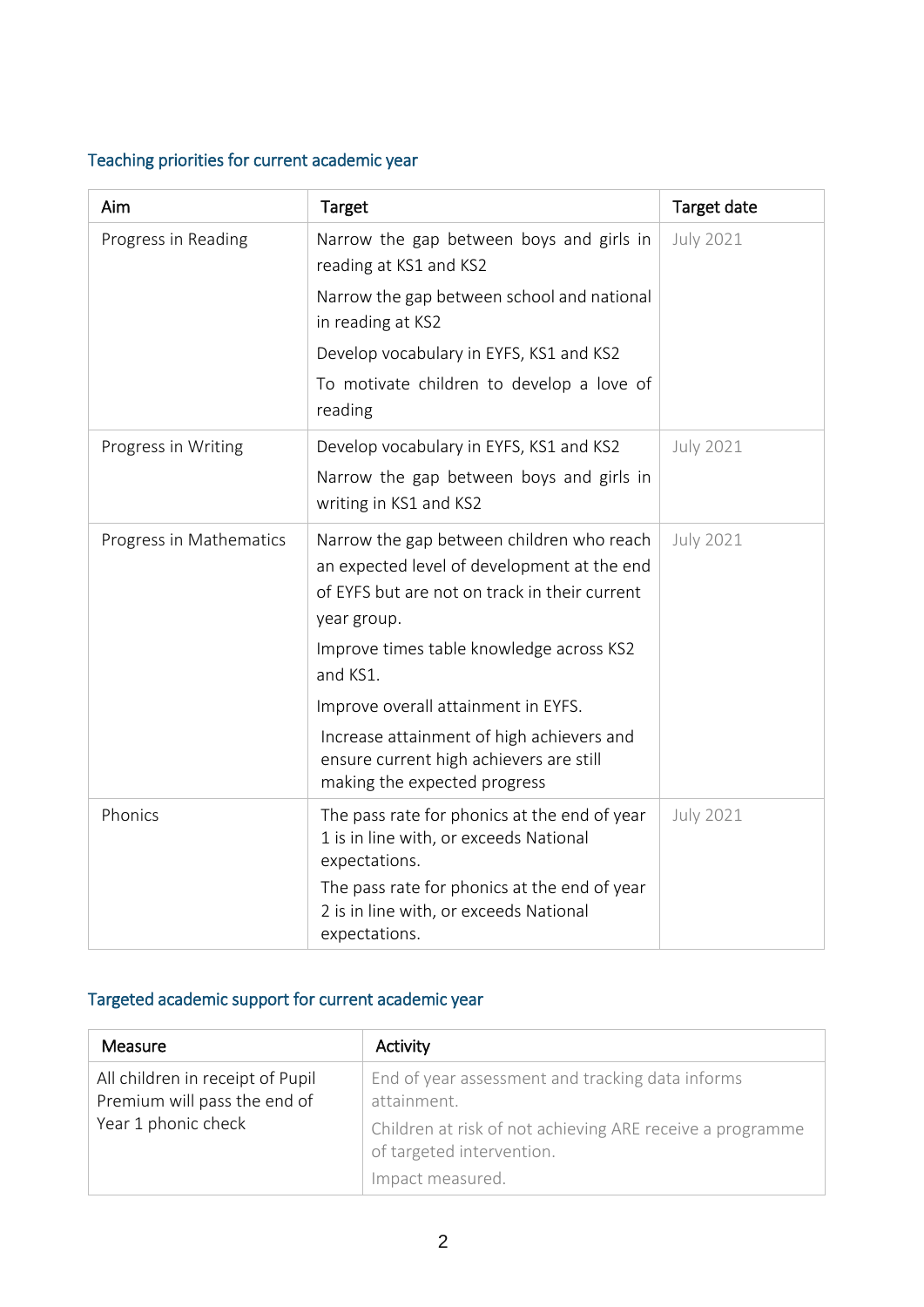| EYFS provision promotes a focus<br>on language development in all<br>areas of the curriculum. | Complete language audit                                                                                                                                             |
|-----------------------------------------------------------------------------------------------|---------------------------------------------------------------------------------------------------------------------------------------------------------------------|
| Barriers to learning these<br>priorities address                                              | Some of the children who are PP have recently<br>moved to the country, and are beginning to learn the<br>English language, or have a lower level of<br>development. |
| Projected spending                                                                            | £15,500                                                                                                                                                             |

## Wider strategies for current academic year

| Measure                                          | Activity                                                                                                                                                     |
|--------------------------------------------------|--------------------------------------------------------------------------------------------------------------------------------------------------------------|
| Priority 1                                       | To continue to narrow the gap between PP children<br>and non PP children.                                                                                    |
| Priority 2                                       | To develop opportunites for PP children in order for them<br>to be exposed to more life experiences.                                                         |
| Barriers to learning these<br>priorities address | Underdeveloped language skills from point of entry to<br>$\overline{a}$<br>school.<br>Social deprivation<br>$\overline{\phantom{a}}$<br>Financial restraints |
| Projected spending                               | £155,000                                                                                                                                                     |

#### Monitoring and Implementation

| Area             | Challenge                                                                                                                          | Mitigating action             |
|------------------|------------------------------------------------------------------------------------------------------------------------------------|-------------------------------|
| Teaching         | To provide all children with a good<br>level of teacher, and to ensure<br>teachers are aware of the barriers<br>to their learning. | Monitored by PP lead and SLT. |
| Targeted support | Children who are PP will receive<br>targeted interventions and in class<br>support.                                                | Monitored by PP lead and SLT. |
| Wider strategies | Curriculum drivers have been<br>introduced to include wider life<br>opportunities.                                                 | Monitored by PP lead and SLT. |

## Review: last year's aims and outcomes

| . .<br>- -- -<br>וווור<br>סוווט.<br>. |
|---------------------------------------|
|---------------------------------------|